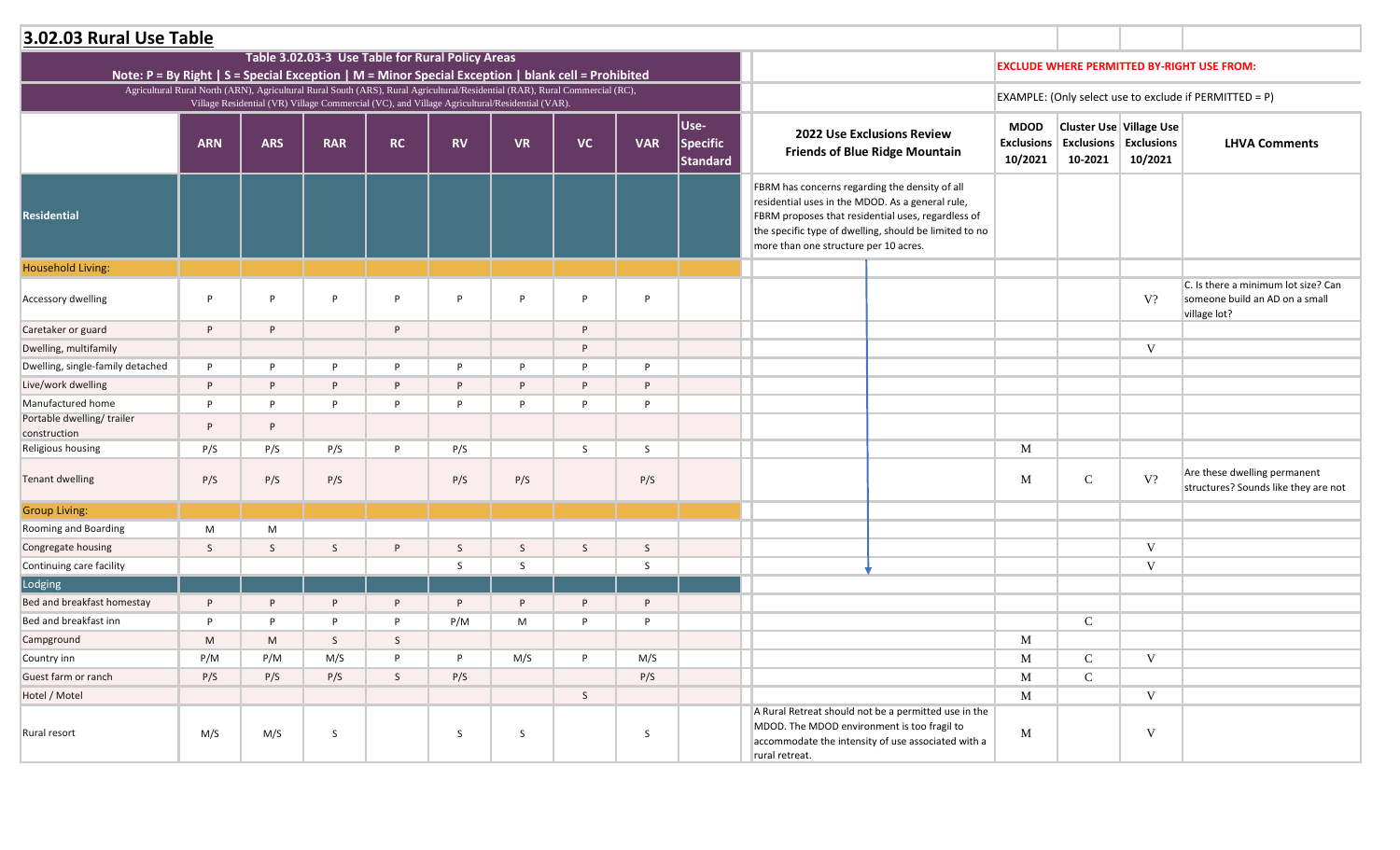| ons<br>21 | Use Village Use<br><b>Exclusions</b><br>10/2021 | <b>LHVA Comments</b> |
|-----------|-------------------------------------------------|----------------------|
|           |                                                 |                      |
|           |                                                 |                      |
|           |                                                 |                      |
|           |                                                 |                      |
|           |                                                 |                      |
|           |                                                 |                      |
|           |                                                 |                      |
|           |                                                 |                      |
|           |                                                 |                      |
|           |                                                 |                      |
|           |                                                 |                      |
|           |                                                 |                      |
|           |                                                 |                      |
|           | $\mathbf V$                                     |                      |
|           |                                                 |                      |
|           |                                                 |                      |
|           |                                                 |                      |
|           |                                                 |                      |
|           |                                                 |                      |
|           |                                                 |                      |
|           |                                                 |                      |
|           |                                                 |                      |
|           |                                                 |                      |
|           |                                                 |                      |
|           |                                                 |                      |
|           |                                                 |                      |
|           |                                                 |                      |
|           |                                                 |                      |
|           |                                                 |                      |

# **EXCLUDE WHERE PERMITTED BY-RIGHT USE FROM:**

| Note: $P = By Right   S = Special Exception   M = Minor Special Exception   blank cell = Probability$ |            |            | Table 3.02.03-3 Use Table for Rural Policy Areas |              |           |                                                                                                                                                                                                                               |              |            |                              |                                                                                                                                                                                                                            |  | <b>EXCLUDE WHERE PERMITTED B</b>            |                                                                   |      |
|-------------------------------------------------------------------------------------------------------|------------|------------|--------------------------------------------------|--------------|-----------|-------------------------------------------------------------------------------------------------------------------------------------------------------------------------------------------------------------------------------|--------------|------------|------------------------------|----------------------------------------------------------------------------------------------------------------------------------------------------------------------------------------------------------------------------|--|---------------------------------------------|-------------------------------------------------------------------|------|
|                                                                                                       |            |            |                                                  |              |           | Agricultural Rural North (ARN), Agricultural Rural South (ARS), Rural Agricultural/Residential (RAR), Rural Commercial (RC),<br>Village Residential (VR) Village Commercial (VC), and Village Agricultural/Residential (VAR). |              |            |                              |                                                                                                                                                                                                                            |  | EXAMPLE: (Only select use to ex             |                                                                   |      |
|                                                                                                       | <b>ARN</b> | <b>ARS</b> | <b>RAR</b>                                       | <b>RC</b>    | <b>RV</b> | <b>VR</b>                                                                                                                                                                                                                     | <b>VC</b>    | <b>VAR</b> | Use-<br>Specific<br>Standard | <b>2022 Use Exclusions Review</b><br><b>Friends of Blue Ridge Mountain</b>                                                                                                                                                 |  | <b>MDOD</b><br><b>Exclusions</b><br>10/2021 | <b>Cluster Use Village</b><br><b>Exclusions Exclus</b><br>10-2021 | 10/2 |
| Commercial / Mixed-Use                                                                                |            |            |                                                  |              |           |                                                                                                                                                                                                                               |              |            |                              |                                                                                                                                                                                                                            |  |                                             |                                                                   |      |
| <b>Animal Services:</b>                                                                               |            |            |                                                  |              |           |                                                                                                                                                                                                                               |              |            |                              | FBRM has concerns regarding the density for Animal<br>services use. Any facility should be limited to<br>10,000 square feet per 10 acres.                                                                                  |  | $\mathbf{M}$                                |                                                                   |      |
| Animal care business                                                                                  | P          | P          | P                                                | P            | P         | P                                                                                                                                                                                                                             | P            | P          |                              |                                                                                                                                                                                                                            |  | M                                           | $\mathbf C$                                                       |      |
| Animal hospital                                                                                       | S          | S          | S                                                | P            | S.        | S.                                                                                                                                                                                                                            | S            | S          |                              |                                                                                                                                                                                                                            |  | M                                           |                                                                   |      |
| Kennel                                                                                                | S          | S          | S                                                |              |           | S                                                                                                                                                                                                                             |              | S          |                              |                                                                                                                                                                                                                            |  | M                                           |                                                                   |      |
| Kennel, indoor                                                                                        | M          | M          |                                                  |              |           |                                                                                                                                                                                                                               |              |            |                              |                                                                                                                                                                                                                            |  | M                                           |                                                                   |      |
| Veterinary service                                                                                    | P          | P          | S                                                | P            | P         | S                                                                                                                                                                                                                             | P            | S          |                              |                                                                                                                                                                                                                            |  | M                                           | $\mathsf{C}$                                                      |      |
| Day Care:                                                                                             |            |            |                                                  |              |           |                                                                                                                                                                                                                               |              |            |                              |                                                                                                                                                                                                                            |  | $\mathbf{M}$                                |                                                                   |      |
| Adult day care                                                                                        | S          | S          | S                                                | S            | P/S       | S                                                                                                                                                                                                                             | S            | S          |                              |                                                                                                                                                                                                                            |  | M                                           |                                                                   |      |
| Child day care                                                                                        | S          | S          | S                                                | $\mathsf{S}$ | P/S       | S                                                                                                                                                                                                                             | $\mathsf{S}$ | S          |                              |                                                                                                                                                                                                                            |  | $\mathbf{M}$                                |                                                                   |      |
| Child day home                                                                                        | P          | P          | P                                                |              |           | P                                                                                                                                                                                                                             |              | P          |                              |                                                                                                                                                                                                                            |  | M                                           |                                                                   |      |
| <b>Financial Services:</b>                                                                            |            |            |                                                  |              |           |                                                                                                                                                                                                                               |              |            |                              |                                                                                                                                                                                                                            |  | $\mathbf{M}$                                |                                                                   |      |
| Bank or financial institution                                                                         |            |            |                                                  |              | P         |                                                                                                                                                                                                                               | P            |            |                              |                                                                                                                                                                                                                            |  | M                                           |                                                                   |      |
| Food and Beverage Sales /<br>Service:                                                                 |            |            |                                                  |              |           |                                                                                                                                                                                                                               |              |            |                              |                                                                                                                                                                                                                            |  | $\mathbf{M}$                                |                                                                   |      |
| <b>Banquet/Event Facility</b>                                                                         | M          | M          | M                                                | P            | M         | S                                                                                                                                                                                                                             | P            | M          |                              |                                                                                                                                                                                                                            |  | M                                           |                                                                   | V    |
| Farm market                                                                                           | P          | P          | P                                                | P            | P         |                                                                                                                                                                                                                               |              | S          |                              |                                                                                                                                                                                                                            |  | M                                           |                                                                   |      |
| Farm market (off-site production)                                                                     | S          | S          | S                                                | S            | S         | S                                                                                                                                                                                                                             | S.           | S          |                              |                                                                                                                                                                                                                            |  | M                                           |                                                                   |      |
| Food preparation                                                                                      |            |            |                                                  |              | M         | S                                                                                                                                                                                                                             | P            | M          |                              |                                                                                                                                                                                                                            |  | $\mathbf{M}$                                |                                                                   |      |
| Food store                                                                                            |            |            |                                                  |              |           |                                                                                                                                                                                                                               | M/S          |            |                              |                                                                                                                                                                                                                            |  | M                                           |                                                                   |      |
| Mobile vendor                                                                                         |            |            |                                                  |              |           |                                                                                                                                                                                                                               |              |            |                              |                                                                                                                                                                                                                            |  | M                                           |                                                                   |      |
| Restaurant, carry-out only                                                                            |            |            |                                                  |              | S         |                                                                                                                                                                                                                               | P            |            |                              |                                                                                                                                                                                                                            |  | $\mathbf{M}$                                |                                                                   |      |
| Restaurant, sit-down                                                                                  | P/M        | P/M        |                                                  | P            | S         |                                                                                                                                                                                                                               | P            |            |                              | A sit-down restaurant should not be a permitted use<br>in the MDOD. The MDOD environment cannot<br>accommodate the traffic and parking associated with<br>a sit- down restaurant.                                          |  | $\mathbf{M}$                                |                                                                   |      |
| Snack or beverage bars                                                                                | P          | P          |                                                  | P            | S         |                                                                                                                                                                                                                               | P            |            |                              | A snack or beverage bar should not be a permitted<br>use in MDOD. The MDOD environment can not<br>accommodate the amount of traffic and parking<br>associated with a snack or beverage bar.                                |  | $\mathbf{M}$                                | C, M                                                              |      |
| Winery, commercial                                                                                    | P/S        | P/S        |                                                  |              |           |                                                                                                                                                                                                                               |              |            |                              | A commercial winery should not be permitted By<br>Right in the MDOD and should only be permitted if in<br>compliance with rigid performance standards<br>M<br>regarding traffic generated, parking, noise and<br>lighting. |  |                                             |                                                                   |      |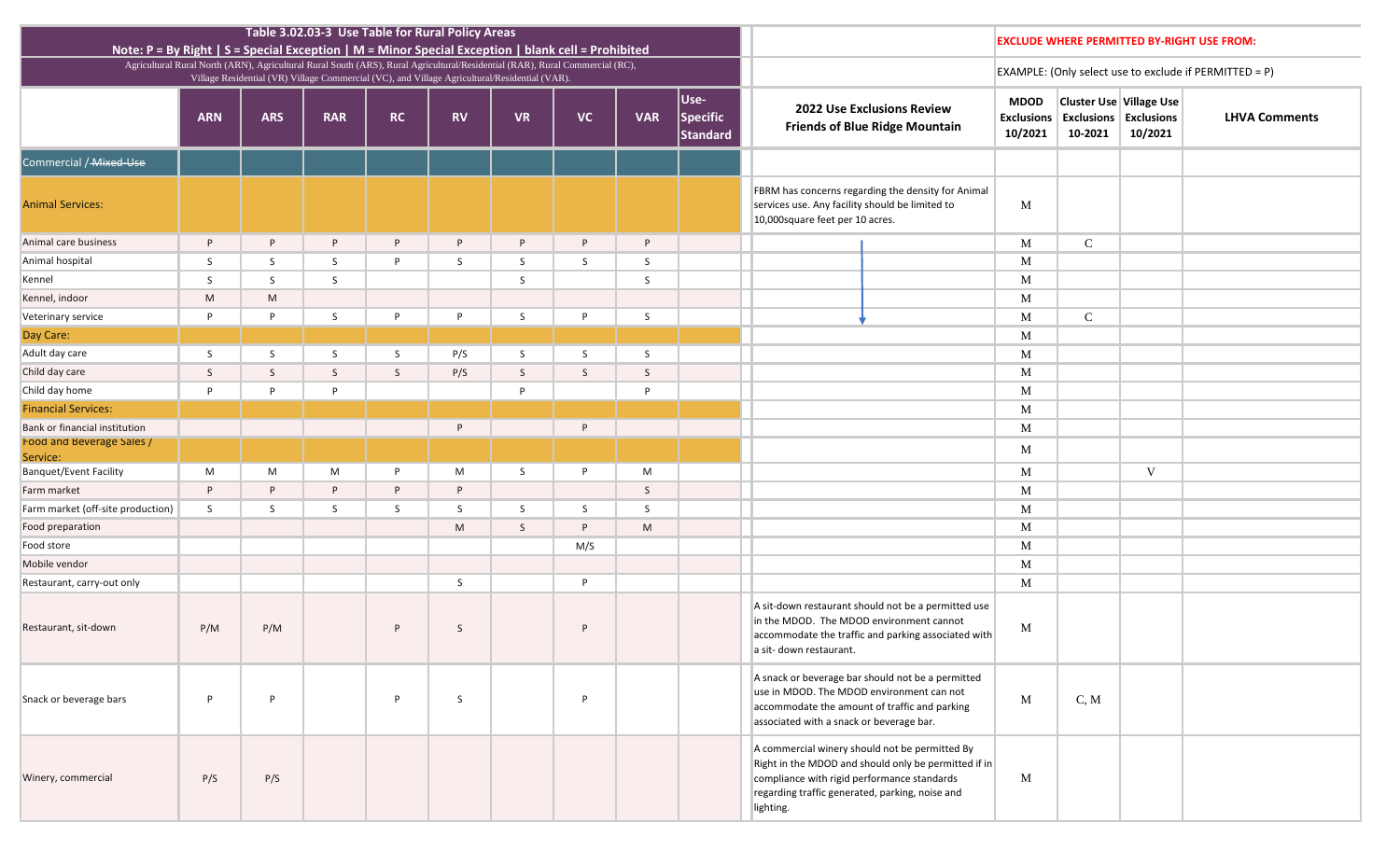| ons<br>21 | Use Village Use<br><b>Exclusions</b><br>10/2021 | <b>LHVA Comments</b>                         |
|-----------|-------------------------------------------------|----------------------------------------------|
|           |                                                 |                                              |
|           |                                                 |                                              |
|           |                                                 |                                              |
|           |                                                 |                                              |
|           |                                                 |                                              |
|           |                                                 |                                              |
| I         |                                                 |                                              |
|           |                                                 |                                              |
|           |                                                 |                                              |
|           |                                                 |                                              |
|           |                                                 |                                              |
|           |                                                 |                                              |
|           | $\mathbf{V}$                                    | Does not seem appropriate in VC/VR<br>zoning |
|           | $\bar{V}$                                       |                                              |
|           |                                                 |                                              |
|           |                                                 |                                              |
|           |                                                 |                                              |
|           | V                                               |                                              |
|           |                                                 |                                              |
|           |                                                 |                                              |

| Note: P = By Right   S = Special Exception   M = Minor Special Exception   blank cell = Prohibited |            |            | Table 3.02.03-3 Use Table for Rural Policy Areas                                                                                                                                                                              |           |              |           |                          |            |                              |                                                                                                                                                                                                   |                                                                            |                                             | <b>EXCLUDE WHERE PERMITTED B</b>                                  |              |
|----------------------------------------------------------------------------------------------------|------------|------------|-------------------------------------------------------------------------------------------------------------------------------------------------------------------------------------------------------------------------------|-----------|--------------|-----------|--------------------------|------------|------------------------------|---------------------------------------------------------------------------------------------------------------------------------------------------------------------------------------------------|----------------------------------------------------------------------------|---------------------------------------------|-------------------------------------------------------------------|--------------|
|                                                                                                    |            |            | Agricultural Rural North (ARN), Agricultural Rural South (ARS), Rural Agricultural/Residential (RAR), Rural Commercial (RC),<br>Village Residential (VR) Village Commercial (VC), and Village Agricultural/Residential (VAR). |           |              |           |                          |            |                              |                                                                                                                                                                                                   |                                                                            |                                             | EXAMPLE: (Only select use to ex                                   |              |
|                                                                                                    | <b>ARN</b> | <b>ARS</b> | <b>RAR</b>                                                                                                                                                                                                                    | <b>RC</b> | <b>RV</b>    | <b>VR</b> | <b>VC</b>                | <b>VAR</b> | Use-<br>Specific<br>Standard |                                                                                                                                                                                                   | <b>2022 Use Exclusions Review</b><br><b>Friends of Blue Ridge Mountain</b> | <b>MDOD</b><br><b>Exclusions</b><br>10/2021 | <b>Cluster Use Village</b><br><b>Exclusions Exclus</b><br>10-2021 | 10/2         |
| <b>Ottice, Business and</b>                                                                        |            |            |                                                                                                                                                                                                                               |           |              |           |                          |            |                              |                                                                                                                                                                                                   |                                                                            | $\mathbf{M}$                                |                                                                   |              |
| Professional:<br>Office                                                                            |            |            |                                                                                                                                                                                                                               |           | P            |           | P                        |            |                              |                                                                                                                                                                                                   |                                                                            | M                                           |                                                                   |              |
| Small business, agricultural and                                                                   |            |            |                                                                                                                                                                                                                               |           |              |           |                          |            |                              |                                                                                                                                                                                                   |                                                                            |                                             |                                                                   |              |
| rural                                                                                              | P/S        | P/S        | P/S                                                                                                                                                                                                                           |           |              | P/S       |                          | P/S        |                              |                                                                                                                                                                                                   |                                                                            | M                                           |                                                                   |              |
| Personal / Business services:                                                                      |            |            |                                                                                                                                                                                                                               |           |              |           |                          |            |                              | Personal/business services should not be a<br>permitted use in the MDOD because the MDOD<br>environment cannot accommodate the traffic and<br>parking associated with personal/business services. |                                                                            | M                                           |                                                                   |              |
| Building maintenance services                                                                      |            |            |                                                                                                                                                                                                                               | P         |              |           | P                        |            |                              |                                                                                                                                                                                                   |                                                                            | $\mathbf{M}$                                |                                                                   |              |
| <b>Business support services</b>                                                                   |            |            |                                                                                                                                                                                                                               |           | P            | P/S       | P                        | P/S        |                              |                                                                                                                                                                                                   |                                                                            | M                                           |                                                                   |              |
| Farm machinery                                                                                     | P          | P          | D                                                                                                                                                                                                                             | P         | S            |           | P                        | P          |                              |                                                                                                                                                                                                   |                                                                            | M                                           | C, M                                                              |              |
| Maintenance and repair services                                                                    |            |            |                                                                                                                                                                                                                               |           |              | P/S       |                          | P/S        |                              |                                                                                                                                                                                                   |                                                                            | M                                           |                                                                   |              |
| Personal services                                                                                  |            |            |                                                                                                                                                                                                                               |           | S            | P/S       | P                        | P/S        |                              |                                                                                                                                                                                                   |                                                                            | M                                           |                                                                   |              |
| Postal services                                                                                    |            |            |                                                                                                                                                                                                                               |           | $\mathsf{S}$ |           | P                        |            |                              |                                                                                                                                                                                                   |                                                                            | $\mathbf{M}$                                |                                                                   |              |
| Retail:                                                                                            |            |            |                                                                                                                                                                                                                               |           |              |           |                          |            |                              | Retail should not be a permitted use in the MDOD<br>because the MDOD environment cannot<br>retail                                                                                                 | accommodate the traffic and parking associated with                        | M                                           |                                                                   |              |
| Auction                                                                                            |            |            |                                                                                                                                                                                                                               |           |              |           | S                        | S          |                              |                                                                                                                                                                                                   |                                                                            | M                                           |                                                                   |              |
| Convenience store                                                                                  |            |            |                                                                                                                                                                                                                               | P         | P            |           | P                        |            |                              |                                                                                                                                                                                                   |                                                                            | $\mathbf{M}$                                |                                                                   | V            |
| Convenience store (with gasoline<br>sales)                                                         |            |            |                                                                                                                                                                                                                               | S.        | S            |           | S                        |            |                              |                                                                                                                                                                                                   |                                                                            | $\mathbf{M}$                                |                                                                   | <sup>V</sup> |
| Feed and farm supply center                                                                        | P          | P          | P                                                                                                                                                                                                                             | P         | P.           |           | P                        | P          |                              |                                                                                                                                                                                                   |                                                                            | M                                           | $\mathcal{C}$                                                     |              |
| Nursery, Commercial                                                                                | S          | S          | S                                                                                                                                                                                                                             | P         | S            |           | P                        | S          |                              |                                                                                                                                                                                                   |                                                                            | M                                           |                                                                   |              |
| Retail, general                                                                                    |            |            |                                                                                                                                                                                                                               |           | S            |           | $\underline{\mathsf{P}}$ |            |                              |                                                                                                                                                                                                   |                                                                            | M                                           |                                                                   |              |
| Automotive:                                                                                        |            |            |                                                                                                                                                                                                                               |           |              |           |                          |            |                              |                                                                                                                                                                                                   |                                                                            | $\mathbf{M}$                                |                                                                   |              |
| Car Wash                                                                                           |            |            |                                                                                                                                                                                                                               |           | S            |           | S                        |            |                              |                                                                                                                                                                                                   |                                                                            | $\mathbf{M}$                                |                                                                   | V            |
| Vehicle repair, light                                                                              |            |            |                                                                                                                                                                                                                               |           |              |           | $\mathsf S$              |            |                              |                                                                                                                                                                                                   |                                                                            | $\mathbf{M}$                                |                                                                   |              |
| Vehicle service station                                                                            |            |            |                                                                                                                                                                                                                               |           | S            |           | S                        |            |                              |                                                                                                                                                                                                   |                                                                            | $\mathbf{M}$                                |                                                                   |              |
|                                                                                                    |            |            |                                                                                                                                                                                                                               |           |              |           |                          |            |                              |                                                                                                                                                                                                   |                                                                            |                                             |                                                                   |              |

# **ERMITTED BY-RIGHT USE FROM:**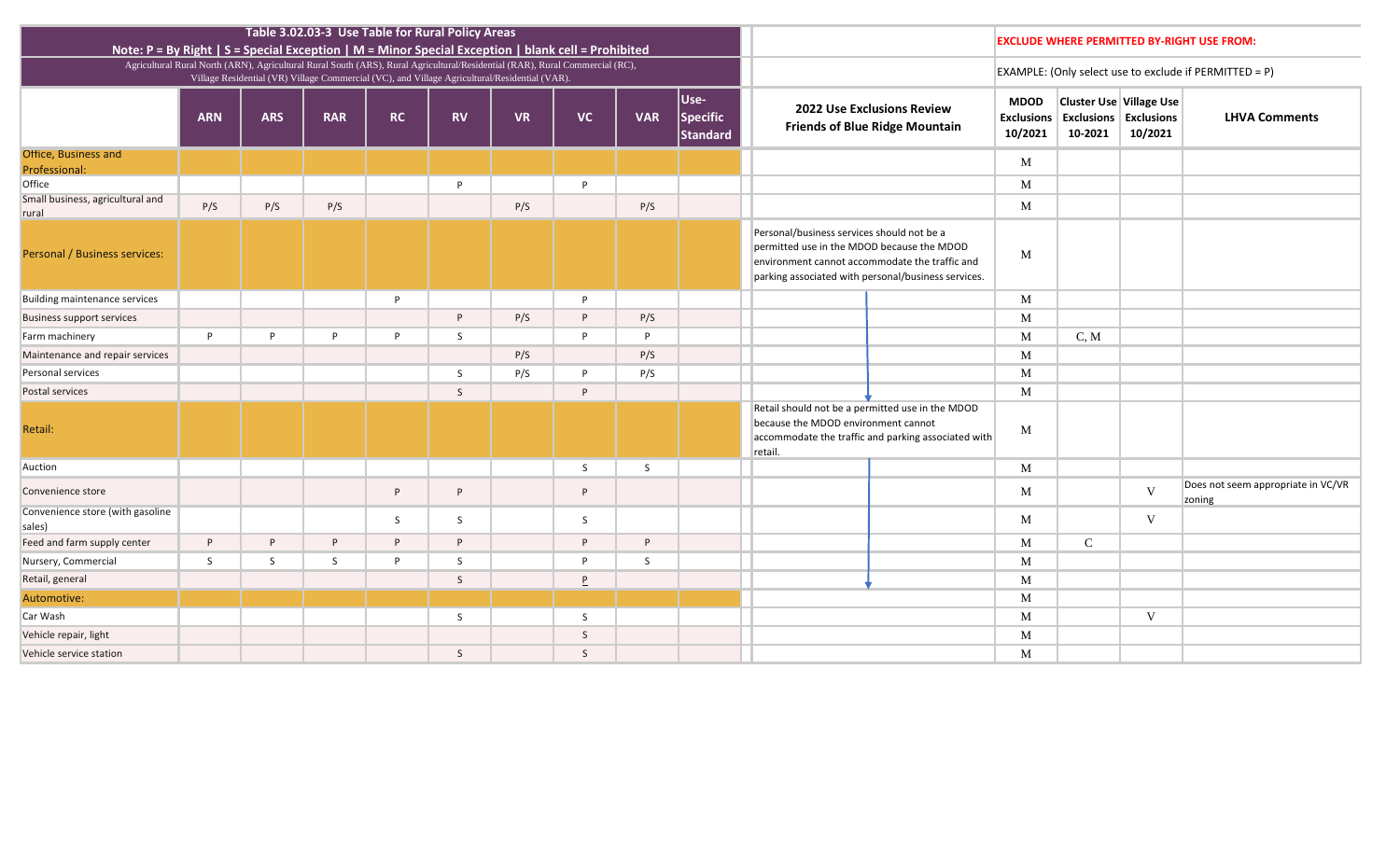| 0-2021 | ster Use Village Use<br>clusions Exclusions<br>10/2021 | <b>LHVA Comments</b> |
|--------|--------------------------------------------------------|----------------------|
|        |                                                        |                      |
|        |                                                        |                      |
|        |                                                        |                      |
|        |                                                        |                      |
|        |                                                        |                      |
|        |                                                        |                      |
|        |                                                        |                      |
|        |                                                        |                      |
|        |                                                        |                      |
|        |                                                        |                      |
|        |                                                        |                      |
|        |                                                        |                      |
|        |                                                        |                      |
|        |                                                        |                      |
|        | $\mathbf V$                                            |                      |
|        |                                                        |                      |
|        |                                                        |                      |
|        |                                                        |                      |
| C, V?  | V                                                      |                      |
|        |                                                        |                      |
|        |                                                        |                      |
|        |                                                        |                      |
|        |                                                        |                      |
|        |                                                        |                      |
|        |                                                        |                      |
|        |                                                        |                      |
|        |                                                        |                      |

# **EXCLUDE WHERE PERMITTED BY-RIGHT USE FROM:**

| Note: $P = By Right   S = Special Exception   M = Minor Special Exception   blank cell = Probability$ |              |              | Table 3.02.03-3 Use Table for Rural Policy Areas |              |           |                                                                                                                                                                                                                               |              |              | <b>EXCLUDE WHERE PERMI</b>          |                                                                                                                                                                                                                                        |                                                                            |                                             |                                                    |
|-------------------------------------------------------------------------------------------------------|--------------|--------------|--------------------------------------------------|--------------|-----------|-------------------------------------------------------------------------------------------------------------------------------------------------------------------------------------------------------------------------------|--------------|--------------|-------------------------------------|----------------------------------------------------------------------------------------------------------------------------------------------------------------------------------------------------------------------------------------|----------------------------------------------------------------------------|---------------------------------------------|----------------------------------------------------|
|                                                                                                       |              |              |                                                  |              |           | Agricultural Rural North (ARN), Agricultural Rural South (ARS), Rural Agricultural/Residential (RAR), Rural Commercial (RC),<br>Village Residential (VR) Village Commercial (VC), and Village Agricultural/Residential (VAR). |              |              |                                     |                                                                                                                                                                                                                                        |                                                                            |                                             | <b>EXAMPLE:</b> (Only select us                    |
|                                                                                                       | <b>ARN</b>   | <b>ARS</b>   | <b>RAR</b>                                       | <b>RC</b>    | <b>RV</b> | <b>VR</b>                                                                                                                                                                                                                     | <b>VC</b>    | <b>VAR</b>   | Use-<br><b>Specific</b><br>Standard |                                                                                                                                                                                                                                        | <b>2022 Use Exclusions Review</b><br><b>Friends of Blue Ridge Mountain</b> | <b>MDOD</b><br><b>Exclusions</b><br>10/2021 | <b>Cluster Use</b><br><b>Exclusions</b><br>10-2021 |
| Public/Civic/Institutional                                                                            |              |              |                                                  |              |           |                                                                                                                                                                                                                               |              |              |                                     |                                                                                                                                                                                                                                        |                                                                            |                                             |                                                    |
| Assembly:                                                                                             |              |              |                                                  |              |           |                                                                                                                                                                                                                               |              |              |                                     | Assembly uses should not be permitted in the MDOD<br>because the MDOD environment cannot<br>accommodate the traffic and parking associated with<br>Assembly                                                                            |                                                                            |                                             |                                                    |
| Civic, social, and fraternal meeting<br>place                                                         | S            | S            | S                                                | S            | S         | S                                                                                                                                                                                                                             | S            | S            |                                     |                                                                                                                                                                                                                                        |                                                                            |                                             |                                                    |
| Community center                                                                                      | S            | S            | S                                                | P            | S         | S                                                                                                                                                                                                                             | P            | S            |                                     |                                                                                                                                                                                                                                        |                                                                            |                                             |                                                    |
| Religious land use                                                                                    | S            | S            | S                                                | P            | S         | S                                                                                                                                                                                                                             | P            | S            |                                     |                                                                                                                                                                                                                                        |                                                                            |                                             |                                                    |
| <b>Death Care Services:</b>                                                                           |              |              |                                                  |              |           |                                                                                                                                                                                                                               |              |              |                                     |                                                                                                                                                                                                                                        |                                                                            |                                             |                                                    |
| Cemetery                                                                                              | S            | S            | S                                                |              | S         | S                                                                                                                                                                                                                             | S            | S            |                                     |                                                                                                                                                                                                                                        |                                                                            |                                             |                                                    |
| Crematorium                                                                                           | $\mathsf{S}$ | $\mathsf{S}$ | S                                                | S            |           | S                                                                                                                                                                                                                             | S            | S            |                                     |                                                                                                                                                                                                                                        |                                                                            |                                             |                                                    |
| <b>Funeral services</b>                                                                               |              |              |                                                  |              |           |                                                                                                                                                                                                                               | S            |              |                                     |                                                                                                                                                                                                                                        |                                                                            |                                             |                                                    |
| Mausoleum                                                                                             | S            | S            | S                                                | $\mathsf{S}$ |           | S                                                                                                                                                                                                                             | $\mathsf{S}$ | $\mathsf{S}$ |                                     |                                                                                                                                                                                                                                        |                                                                            |                                             |                                                    |
| <b>Government / Non-Profit:</b>                                                                       |              |              |                                                  |              |           |                                                                                                                                                                                                                               |              |              |                                     |                                                                                                                                                                                                                                        |                                                                            |                                             |                                                    |
| Government (general)                                                                                  | S            | S            | S                                                | S            | S         | S                                                                                                                                                                                                                             | S            | S            |                                     |                                                                                                                                                                                                                                        |                                                                            |                                             |                                                    |
| Public safety                                                                                         | P/S          | P/S          | S                                                | S            | P/S       | S                                                                                                                                                                                                                             | S            | S            |                                     |                                                                                                                                                                                                                                        |                                                                            |                                             |                                                    |
| Education:                                                                                            |              |              |                                                  |              |           |                                                                                                                                                                                                                               |              |              |                                     |                                                                                                                                                                                                                                        |                                                                            |                                             |                                                    |
| Agricultural education or research                                                                    | P            | P            | S                                                | S            |           |                                                                                                                                                                                                                               |              | S            |                                     | Agricultural education or research should not be<br>permitted By Right in the MDOD. The use should be<br>permitted only in compliance with rigid performance<br>standards regarding traffic generated, parking, noise<br>and lighting. |                                                                            |                                             |                                                    |
| Library                                                                                               |              |              |                                                  |              | S         | $\mathsf S$                                                                                                                                                                                                                   | P            |              |                                     |                                                                                                                                                                                                                                        |                                                                            |                                             |                                                    |
| Personal instructional services                                                                       |              |              |                                                  |              |           |                                                                                                                                                                                                                               | P            |              |                                     |                                                                                                                                                                                                                                        |                                                                            |                                             |                                                    |
| Rural retreat                                                                                         | P/S          | P/S          | P/S                                              | S            | S         |                                                                                                                                                                                                                               |              | P/S          |                                     | Rural Retreat should not be permitted By Right in the<br>MDOD. Rural Retreat should be permitted only in<br>compliance with rigid performance standards<br>regarding traffic generated, parking, noise and<br>lighting.                |                                                                            |                                             | C, V?                                              |
| School                                                                                                | S            | S            | S                                                | S            | M         | P/M                                                                                                                                                                                                                           | M/S          | P/M          |                                     |                                                                                                                                                                                                                                        |                                                                            |                                             |                                                    |
| <b>Training facility</b>                                                                              | S            | S            | S                                                | S            |           |                                                                                                                                                                                                                               | S            |              |                                     |                                                                                                                                                                                                                                        |                                                                            |                                             |                                                    |
| Vocational school                                                                                     | S            | S            | S                                                | S            |           |                                                                                                                                                                                                                               |              |              |                                     |                                                                                                                                                                                                                                        |                                                                            |                                             |                                                    |
| Medical:                                                                                              |              |              |                                                  |              |           |                                                                                                                                                                                                                               |              |              |                                     |                                                                                                                                                                                                                                        |                                                                            |                                             |                                                    |
| Clinic, dental or medical                                                                             |              |              |                                                  |              | P         |                                                                                                                                                                                                                               | P            |              |                                     |                                                                                                                                                                                                                                        |                                                                            |                                             |                                                    |
| Arts, Entertainment, and<br>Recreation:                                                               |              |              |                                                  |              |           |                                                                                                                                                                                                                               |              |              |                                     |                                                                                                                                                                                                                                        |                                                                            |                                             |                                                    |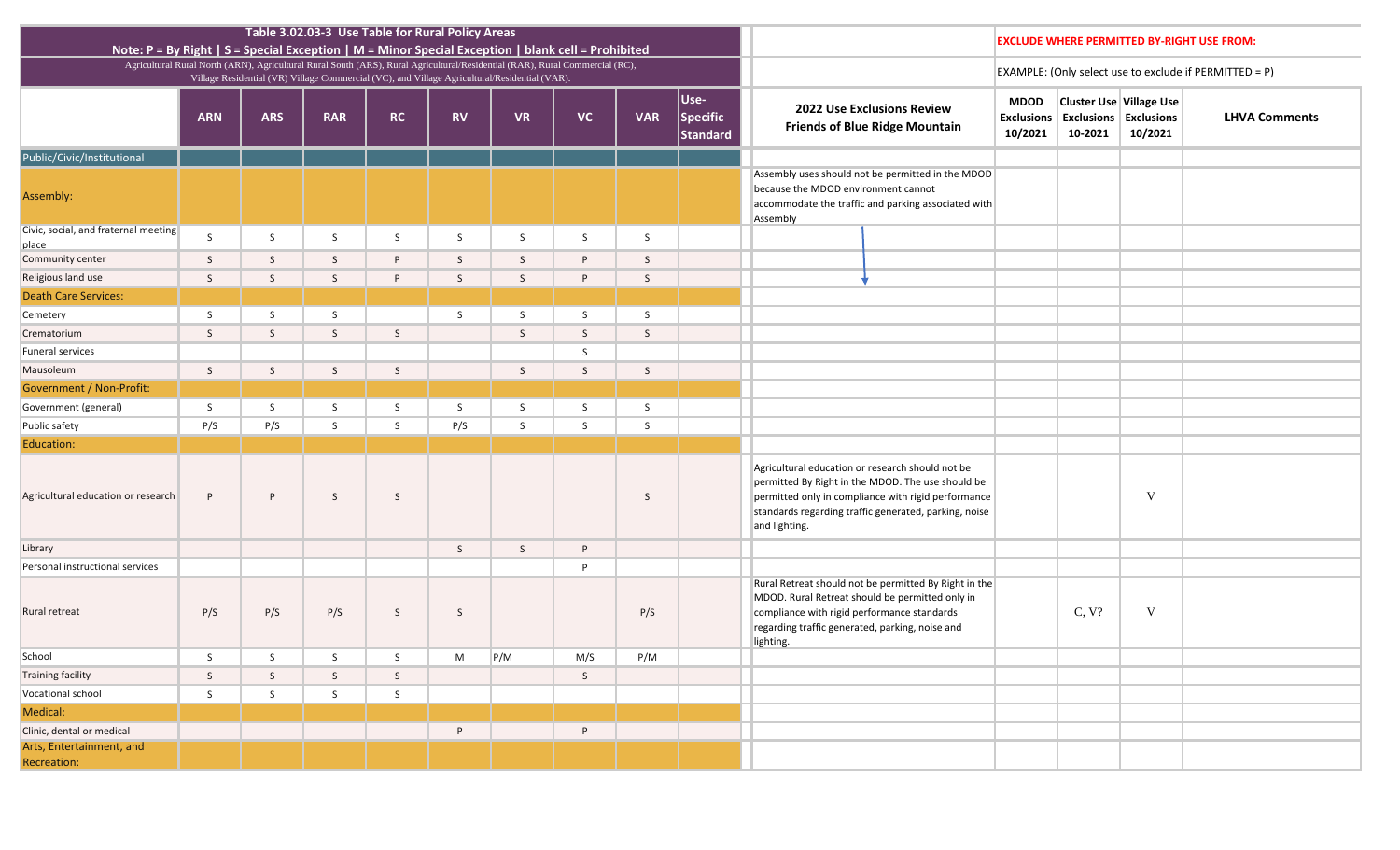| ons<br>21                | Use Village Use<br><b>Exclusions</b><br>10/2021 | <b>LHVA Comments</b> |
|--------------------------|-------------------------------------------------|----------------------|
| $\overline{\mathcal{C}}$ |                                                 |                      |
| $\overline{\mathcal{C}}$ |                                                 |                      |
|                          |                                                 |                      |
|                          |                                                 |                      |
|                          |                                                 |                      |
|                          |                                                 |                      |
|                          |                                                 |                      |
|                          |                                                 |                      |
|                          |                                                 |                      |
|                          |                                                 |                      |

| Note: $P = By Right   S = Special Exception   M = Minor Special Exception   blank cell = Probability$ |                                                                                                                              |                                                                                               | Table 3.02.03-3 Use Table for Rural Policy Areas |           |           |           |           |            |                              |                                                                                                                                                                                                                                                       |                                             | <b>EXCLUDE WHERE PERMI</b>                         |
|-------------------------------------------------------------------------------------------------------|------------------------------------------------------------------------------------------------------------------------------|-----------------------------------------------------------------------------------------------|--------------------------------------------------|-----------|-----------|-----------|-----------|------------|------------------------------|-------------------------------------------------------------------------------------------------------------------------------------------------------------------------------------------------------------------------------------------------------|---------------------------------------------|----------------------------------------------------|
|                                                                                                       | Agricultural Rural North (ARN), Agricultural Rural South (ARS), Rural Agricultural/Residential (RAR), Rural Commercial (RC), | Village Residential (VR) Village Commercial (VC), and Village Agricultural/Residential (VAR). |                                                  |           |           |           |           |            |                              |                                                                                                                                                                                                                                                       |                                             | <b>EXAMPLE:</b> (Only select us                    |
|                                                                                                       | <b>ARN</b>                                                                                                                   | <b>ARS</b>                                                                                    | <b>RAR</b>                                       | <b>RC</b> | <b>RV</b> | <b>VR</b> | <b>VC</b> | <b>VAR</b> | Use-<br>Specific<br>Standard | <b>2022 Use Exclusions Review</b><br><b>Friends of Blue Ridge Mountain</b>                                                                                                                                                                            | <b>MDOD</b><br><b>Exclusions</b><br>10/2021 | <b>Cluster Use</b><br><b>Exclusions</b><br>10-2021 |
| Agricultural cultural center                                                                          | P                                                                                                                            | P                                                                                             | P                                                | P         |           | P         | P         |            |                              | Agricultural cultural center should not be permitted<br>By Right in the MDOD. Agricultural cultural center<br>should be permitted only in compliance with rigid<br>performance standards regarding traffic generated,<br>parking, noise and lighting. |                                             | C, M?                                              |
| Agritainment                                                                                          | P                                                                                                                            | P                                                                                             | P                                                | P         |           |           |           |            |                              | Agritainment should not be permitted By Right in the<br>MDOD. Agritainment should be permitted only in<br>compliance with rigid performance standards<br>regarding traffic generated, parking, noise and<br>lighting.                                 |                                             | C, M?                                              |
| Amphitheater                                                                                          | S                                                                                                                            | S                                                                                             | P                                                | P         |           |           |           |            |                              | Amphitheater should not be a permitted use in the<br>MDOD. The MDOD environment can not<br>accommodate the traffic, parking, noise and lighting<br>associated with an amphitheater.                                                                   |                                             |                                                    |
| Art Studio                                                                                            | P/S                                                                                                                          | P/S                                                                                           | P/S                                              | P         | P         | P/S       | P         | P/S        |                              |                                                                                                                                                                                                                                                       |                                             |                                                    |
| Civic space                                                                                           | S                                                                                                                            | S                                                                                             | S                                                | S         | S         | S         | S         | S          |                              |                                                                                                                                                                                                                                                       |                                             |                                                    |
| Cultural facility                                                                                     | S                                                                                                                            | S                                                                                             | S                                                | P         | S         | S         | S         | S          |                              |                                                                                                                                                                                                                                                       |                                             |                                                    |
| Cultural tourism                                                                                      | P                                                                                                                            | P                                                                                             | P                                                | P         |           | P         | P         | P          |                              | Cultural Tourism should not be a permitted use in<br>the MDOD. The MDOD environment can not<br>accommodate the traffic and parking associated with<br>Cultural tourism.                                                                               |                                             |                                                    |
| Equestrian event facility                                                                             | P/S                                                                                                                          | P/S                                                                                           | P/S                                              | P         | P/S       |           |           | P/S        |                              |                                                                                                                                                                                                                                                       |                                             | $\mathcal{C}$                                      |
| Recreation, indoor                                                                                    |                                                                                                                              |                                                                                               |                                                  |           |           |           | S         | S          |                              |                                                                                                                                                                                                                                                       |                                             |                                                    |
| Recreation, outdoor or major                                                                          | S                                                                                                                            | S                                                                                             | S                                                | S         | S         | S         | S         | S          |                              |                                                                                                                                                                                                                                                       |                                             |                                                    |
| Theater                                                                                               |                                                                                                                              |                                                                                               |                                                  |           | S         |           | P         |            |                              |                                                                                                                                                                                                                                                       |                                             |                                                    |
| Industrial / Production                                                                               |                                                                                                                              |                                                                                               |                                                  |           |           |           |           |            |                              |                                                                                                                                                                                                                                                       |                                             |                                                    |
| <b>Manufacturing and</b>                                                                              |                                                                                                                              |                                                                                               |                                                  |           |           |           |           |            |                              |                                                                                                                                                                                                                                                       |                                             |                                                    |
| Employment:                                                                                           |                                                                                                                              |                                                                                               |                                                  |           |           |           |           |            |                              |                                                                                                                                                                                                                                                       |                                             |                                                    |
| Agricultural processing                                                                               | S                                                                                                                            | S                                                                                             | S                                                | S         |           |           |           | S          |                              |                                                                                                                                                                                                                                                       |                                             |                                                    |
| <b>Extractive industries</b>                                                                          |                                                                                                                              |                                                                                               |                                                  |           |           |           |           | S          |                              |                                                                                                                                                                                                                                                       |                                             |                                                    |
| Sawmill                                                                                               | S.                                                                                                                           | S                                                                                             | S                                                |           |           |           |           |            |                              | A sawmill should not be a permitted use in the<br>MDOD. The MDOD environment can not<br>accommodate the noise, traffic, parking and waste<br>product associated with a sawmill.                                                                       |                                             |                                                    |

# **ERMITTED BY-RIGHT USE FROM:**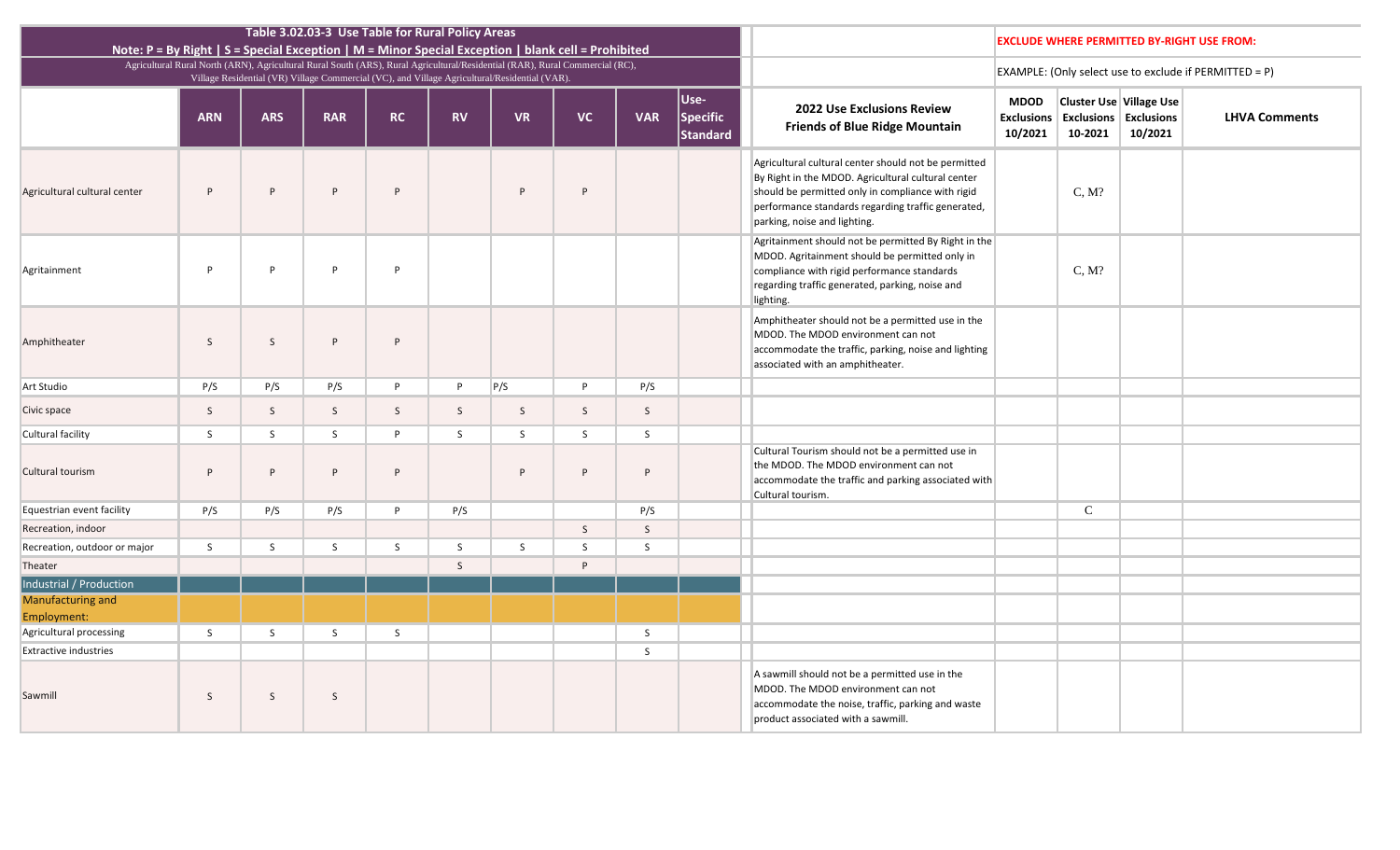| ons<br>21 | Use Village Use<br><b>Exclusions</b><br>10/2021 | <b>LHVA Comments</b>                 |
|-----------|-------------------------------------------------|--------------------------------------|
|           |                                                 |                                      |
|           |                                                 |                                      |
|           |                                                 |                                      |
|           |                                                 |                                      |
|           |                                                 |                                      |
|           | $\overline{\mathsf{V}}$                         |                                      |
|           |                                                 |                                      |
|           |                                                 |                                      |
|           | V                                               |                                      |
|           |                                                 |                                      |
|           |                                                 |                                      |
|           |                                                 |                                      |
|           |                                                 |                                      |
|           |                                                 |                                      |
|           |                                                 |                                      |
|           |                                                 |                                      |
|           |                                                 |                                      |
|           |                                                 |                                      |
|           |                                                 |                                      |
|           |                                                 |                                      |
|           |                                                 | No stockpiling in VC/VR/VAR. None in |
|           | $\mathbf V$                                     | <b>VCOD</b>                          |
|           |                                                 |                                      |

|                                                                                                    |              |            | Table 3.02.03-3 Use Table for Rural Policy Areas |           |              |                                                                                                                                                                                                                               |              |              |                              |                                                                                                                                                   |                                                                                                             |                                             |                                                                   |        |
|----------------------------------------------------------------------------------------------------|--------------|------------|--------------------------------------------------|-----------|--------------|-------------------------------------------------------------------------------------------------------------------------------------------------------------------------------------------------------------------------------|--------------|--------------|------------------------------|---------------------------------------------------------------------------------------------------------------------------------------------------|-------------------------------------------------------------------------------------------------------------|---------------------------------------------|-------------------------------------------------------------------|--------|
| Note: P = By Right   S = Special Exception   M = Minor Special Exception   blank cell = Prohibited |              |            |                                                  |           |              |                                                                                                                                                                                                                               |              |              |                              |                                                                                                                                                   |                                                                                                             | <b>EXCLUDE WHERE PERMITTED B</b>            |                                                                   |        |
|                                                                                                    |              |            |                                                  |           |              | Agricultural Rural North (ARN), Agricultural Rural South (ARS), Rural Agricultural/Residential (RAR), Rural Commercial (RC),<br>Village Residential (VR) Village Commercial (VC), and Village Agricultural/Residential (VAR). |              |              |                              |                                                                                                                                                   |                                                                                                             | EXAMPLE: (Only select use to ex             |                                                                   |        |
|                                                                                                    | <b>ARN</b>   | <b>ARS</b> | <b>RAR</b>                                       | <b>RC</b> | <b>RV</b>    | <b>VR</b>                                                                                                                                                                                                                     | <b>VC</b>    | <b>VAR</b>   | Use-<br>Specific<br>Standard |                                                                                                                                                   | <b>2022 Use Exclusions Review</b><br><b>Friends of Blue Ridge Mountain</b>                                  | <b>MDOD</b><br><b>Exclusions</b><br>10/2021 | <b>Cluster Use Village</b><br><b>Exclusions Exclus</b><br>10-2021 | 10/2   |
| Infrastructure                                                                                     |              |            |                                                  |           |              |                                                                                                                                                                                                                               |              |              |                              |                                                                                                                                                   |                                                                                                             |                                             |                                                                   |        |
| Transportation / Parking:                                                                          |              |            |                                                  |           |              |                                                                                                                                                                                                                               |              |              |                              | MDOD. The MDOD environment can not<br>transportation uses.                                                                                        | Transportation uses should not be permitted in the<br>accommodate the traffic and parking associated with   |                                             |                                                                   |        |
| Airport                                                                                            | S            | S          | $\mathsf{S}$                                     |           |              |                                                                                                                                                                                                                               |              | S            |                              |                                                                                                                                                   |                                                                                                             |                                             |                                                                   |        |
| Marina                                                                                             |              |            | S                                                |           |              |                                                                                                                                                                                                                               |              | S            |                              |                                                                                                                                                   |                                                                                                             |                                             |                                                                   |        |
| Parking facility                                                                                   | S            | S          | S                                                | S         | S            | S                                                                                                                                                                                                                             | S            | S            |                              |                                                                                                                                                   |                                                                                                             |                                             |                                                                   | V      |
| <b>Transit facilities</b>                                                                          | S            | S          | S                                                | S.        | $\mathsf{S}$ | <sub>S</sub>                                                                                                                                                                                                                  | <sub>S</sub> | <sub>S</sub> |                              |                                                                                                                                                   |                                                                                                             |                                             |                                                                   |        |
| Utilities:                                                                                         |              |            |                                                  |           |              |                                                                                                                                                                                                                               |              |              |                              |                                                                                                                                                   |                                                                                                             |                                             |                                                                   |        |
| Solar facility, site-specific                                                                      | P            | P          | P                                                | P         | P            | P                                                                                                                                                                                                                             | P            | P            |                              |                                                                                                                                                   |                                                                                                             |                                             |                                                                   | $\vee$ |
| Utility, Minor                                                                                     | S            | S          | S                                                | S         | S            | S                                                                                                                                                                                                                             | $\mathsf{S}$ | S            |                              |                                                                                                                                                   |                                                                                                             |                                             |                                                                   |        |
| Utility, Major                                                                                     | S            | S          | S                                                | S.        | S.           | S.                                                                                                                                                                                                                            | <sub>S</sub> | S            |                              |                                                                                                                                                   |                                                                                                             |                                             |                                                                   |        |
| <b>Communications facilities:</b>                                                                  |              |            |                                                  |           |              |                                                                                                                                                                                                                               |              |              |                              | use on the ridge line. This is current County policy<br>and restriction should be maintained in any<br>ammendment to the County zoning ordinance. | Communication facilities should not be a permitted<br>and currently a County zoning restriction. The policy |                                             |                                                                   |        |
| <b>Communications facility</b>                                                                     | S.           | S          | S                                                | S.        | S            | $\mathsf{S}$                                                                                                                                                                                                                  | $\mathsf{S}$ | $\mathsf{S}$ |                              |                                                                                                                                                   |                                                                                                             |                                             |                                                                   |        |
| Telecommunications facility                                                                        | P/S          | P/S        | P/S                                              | P/S       | P/S          | P/S                                                                                                                                                                                                                           | P/S          | P/S          |                              |                                                                                                                                                   |                                                                                                             |                                             |                                                                   |        |
| Waste-related:                                                                                     |              |            |                                                  |           |              |                                                                                                                                                                                                                               |              |              |                              |                                                                                                                                                   |                                                                                                             |                                             |                                                                   |        |
| Composting facility                                                                                | S            | S          | S                                                |           |              |                                                                                                                                                                                                                               |              | S            |                              |                                                                                                                                                   |                                                                                                             |                                             |                                                                   |        |
| Recycling collection center                                                                        | M            | M          | S                                                | M         | M            | S                                                                                                                                                                                                                             | M            | S            |                              |                                                                                                                                                   |                                                                                                             |                                             |                                                                   |        |
| Stockpiling                                                                                        | S            | S          |                                                  |           |              |                                                                                                                                                                                                                               |              |              |                              |                                                                                                                                                   |                                                                                                             |                                             |                                                                   | V      |
| Vegetative waste management<br>facility                                                            | $\mathsf{S}$ | S          | S                                                |           |              |                                                                                                                                                                                                                               |              |              |                              |                                                                                                                                                   |                                                                                                             |                                             |                                                                   |        |

# **ERMITTED BY-RIGHT USE FROM:**